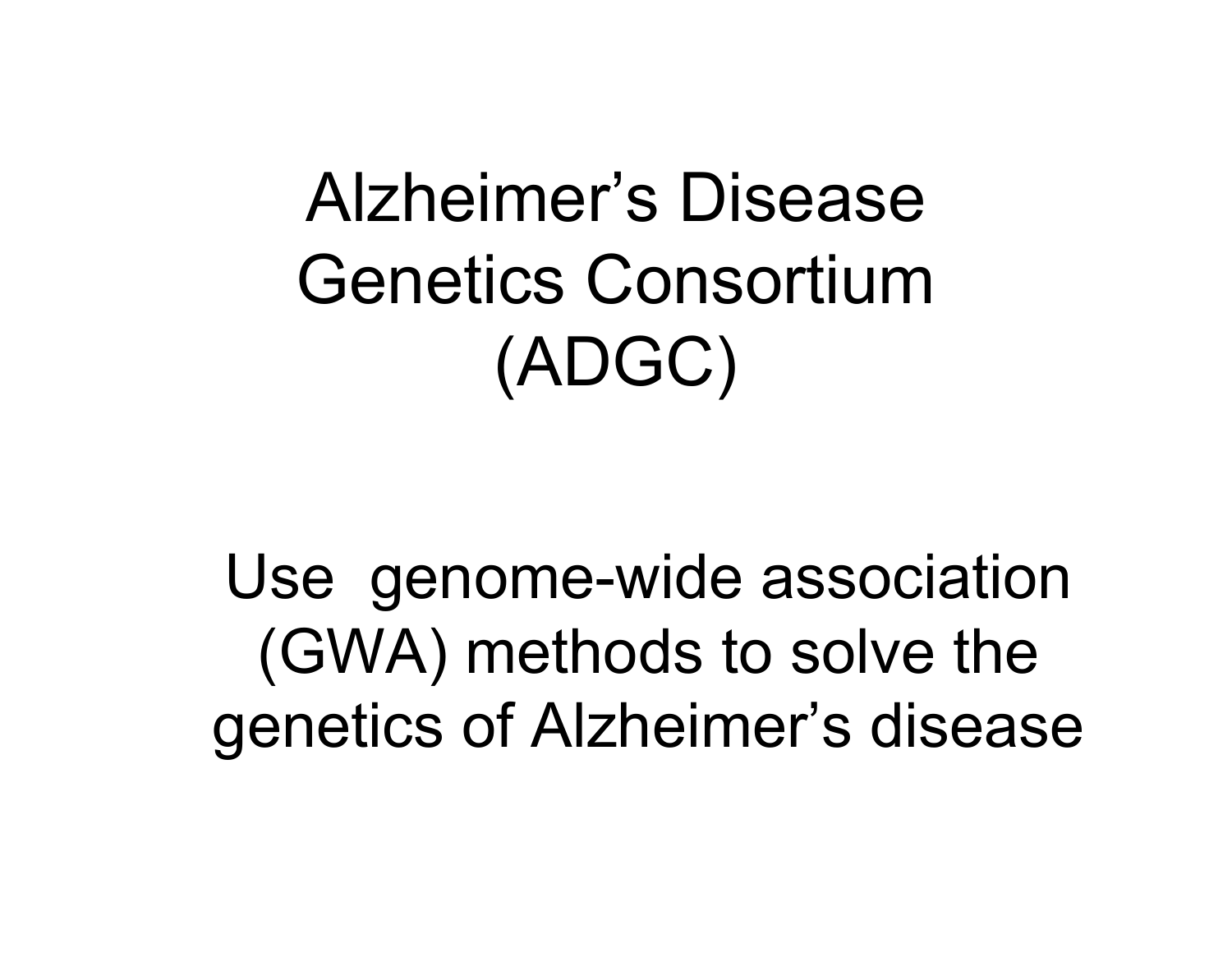# ApoE association with AD



# GWAS – test all (most) genes and regions in one experiment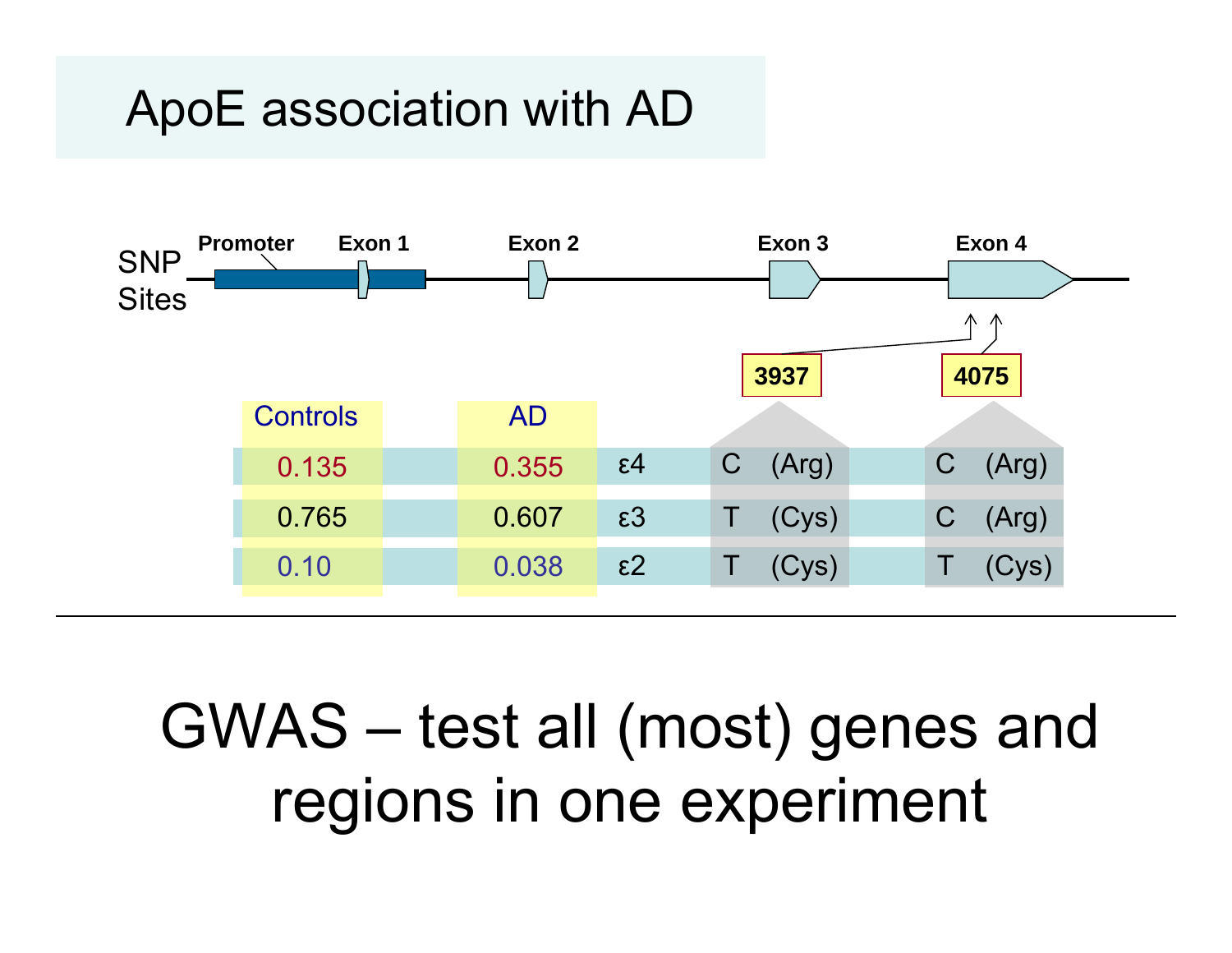

# ~550,000 SNPs test approximately 85 – 92% of the genome (Caucasians)

~\$400/subject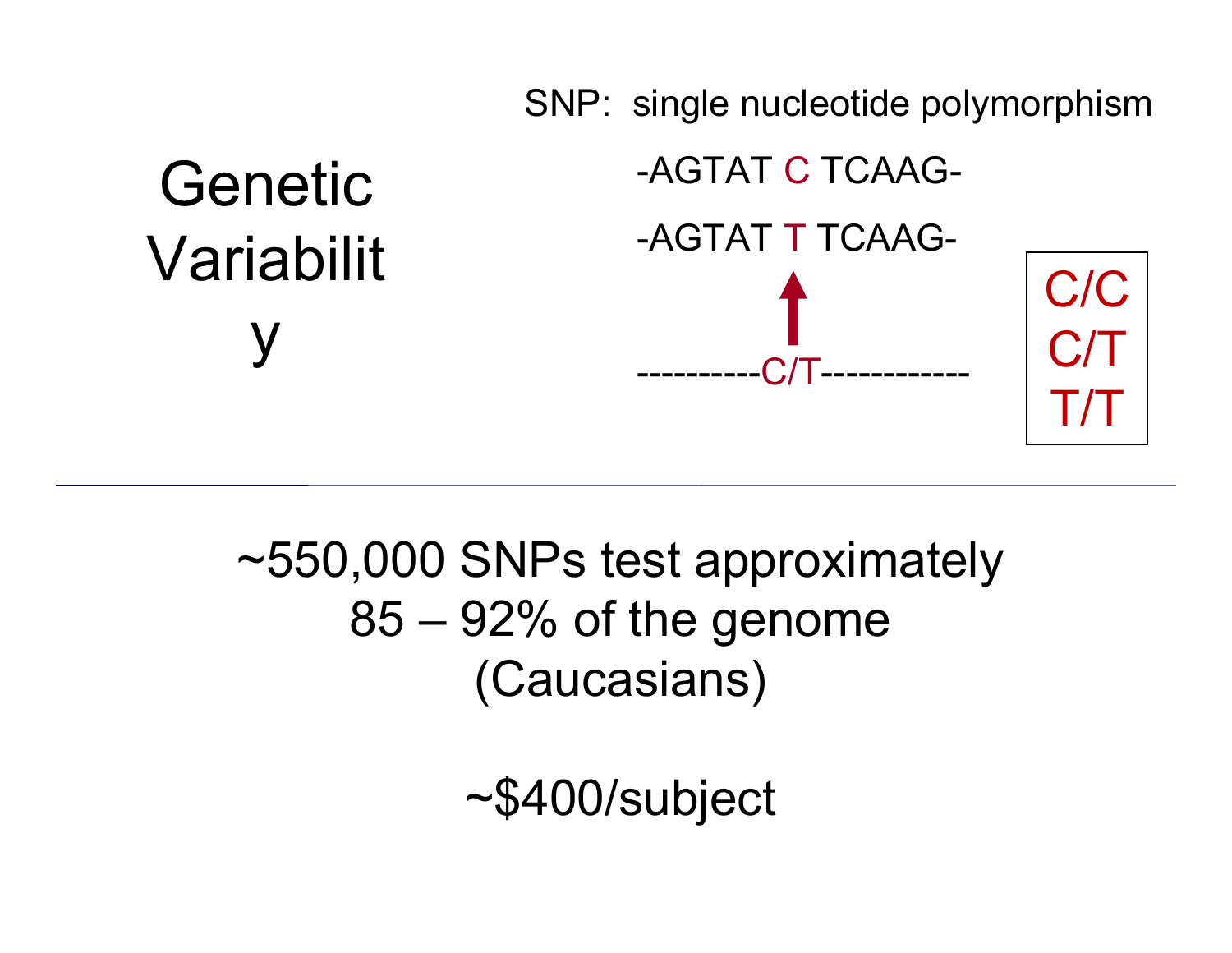#### SNP: single nucleotide polymorphism -AGTAT C TCAAG--AGTAT T TCAAG- ----------C/T------------Genetic Variabilit y

CNV: copy number variation



1 bp to  $> 10$  Mb 20kb to > 10 Mb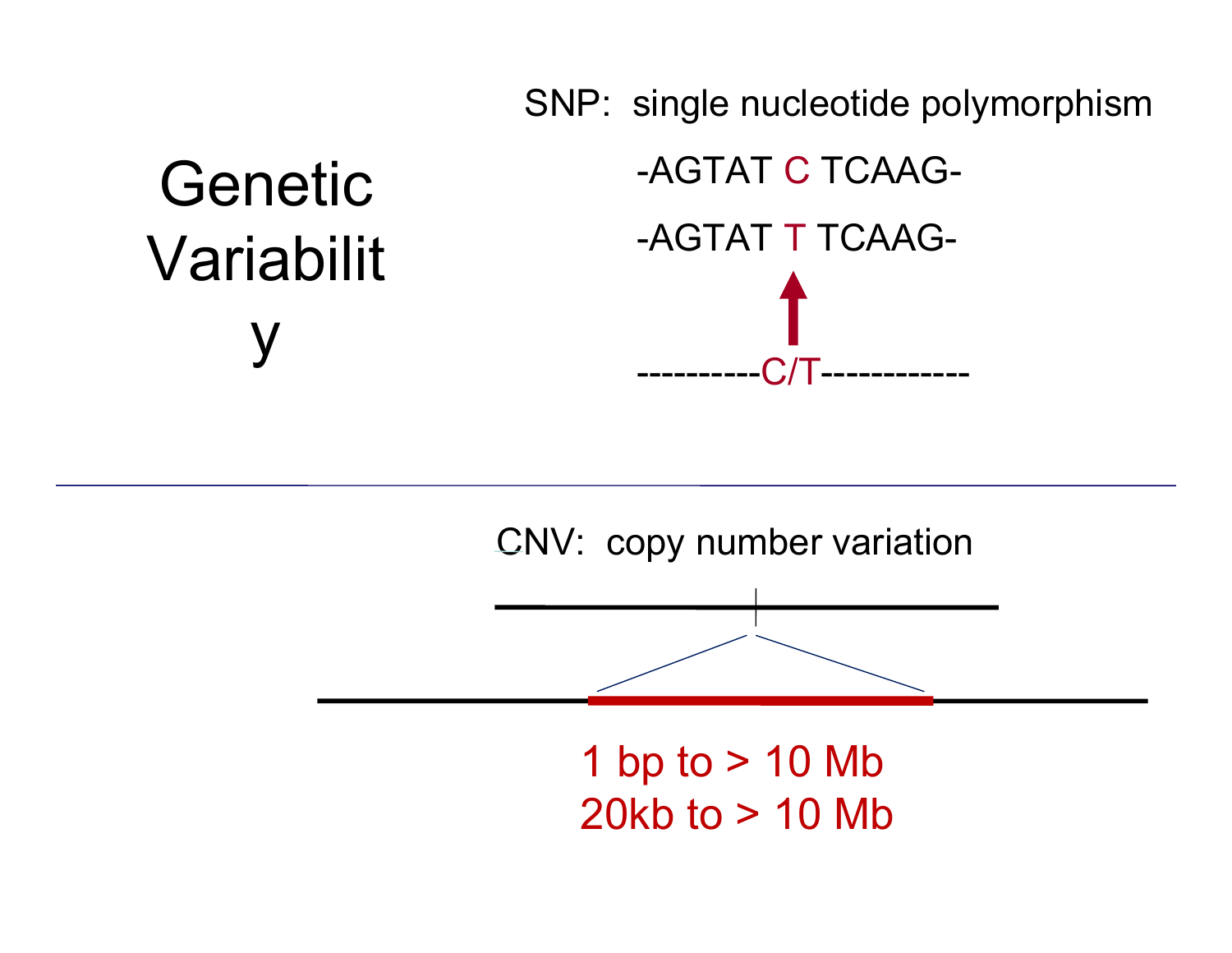# Multiple testing

test 550,000 sites at p < 0.05 expect 27,500 false-positive results

need  $p < 10^{-8}$  for genome-wide significance

avoid both false-positive AND false-negative results

~550,000 SNPs test approximately 85 – 92% of the genome (Caucasians)

~\$400/subject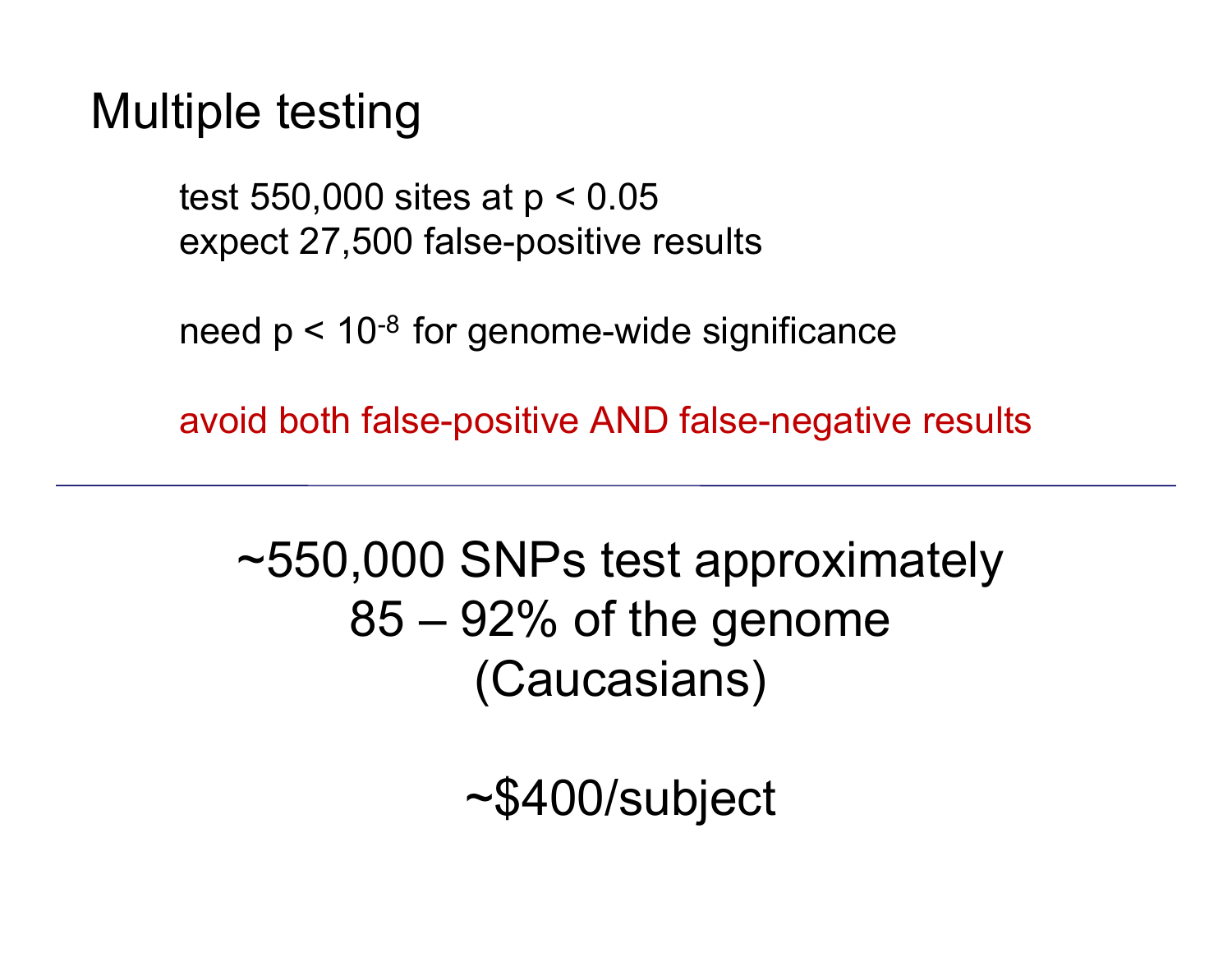# Multiple testing

test 500,000 sites at p < 0.05 expect 25,000 false-positive results

need  $p < 10^{-8}$  for genome-wide significance

avoid both false-positive AND false-negative results

**Solutions** 

Large sample size

Discovery and replication dataset

Better analysis tools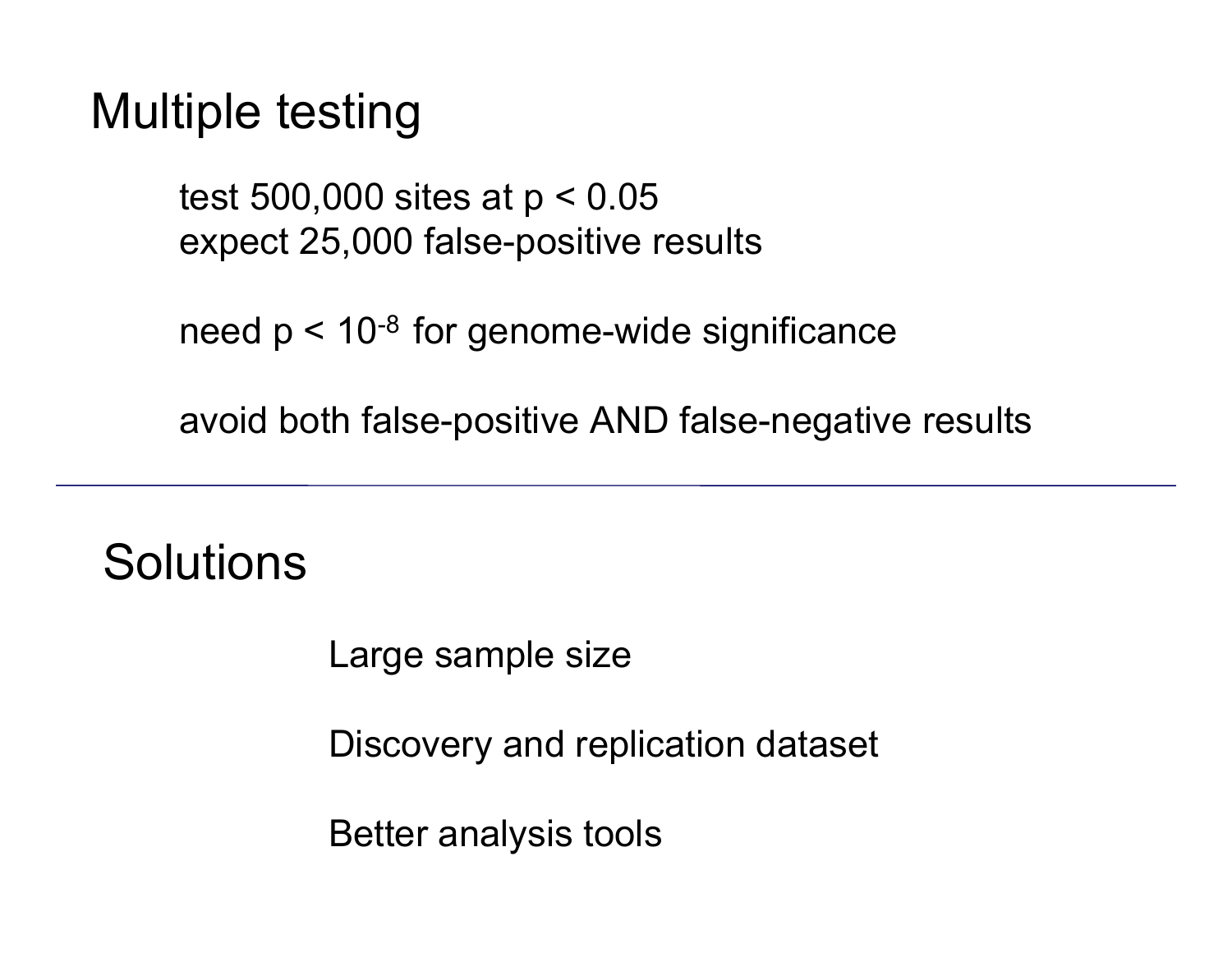Initial Goals for AD

1. Large discovery dataset ~2,000 cases  $\sim$ 2,000 controls

2. Large replication dataset ~10,000 cases  $~10,000$  controls

# or larger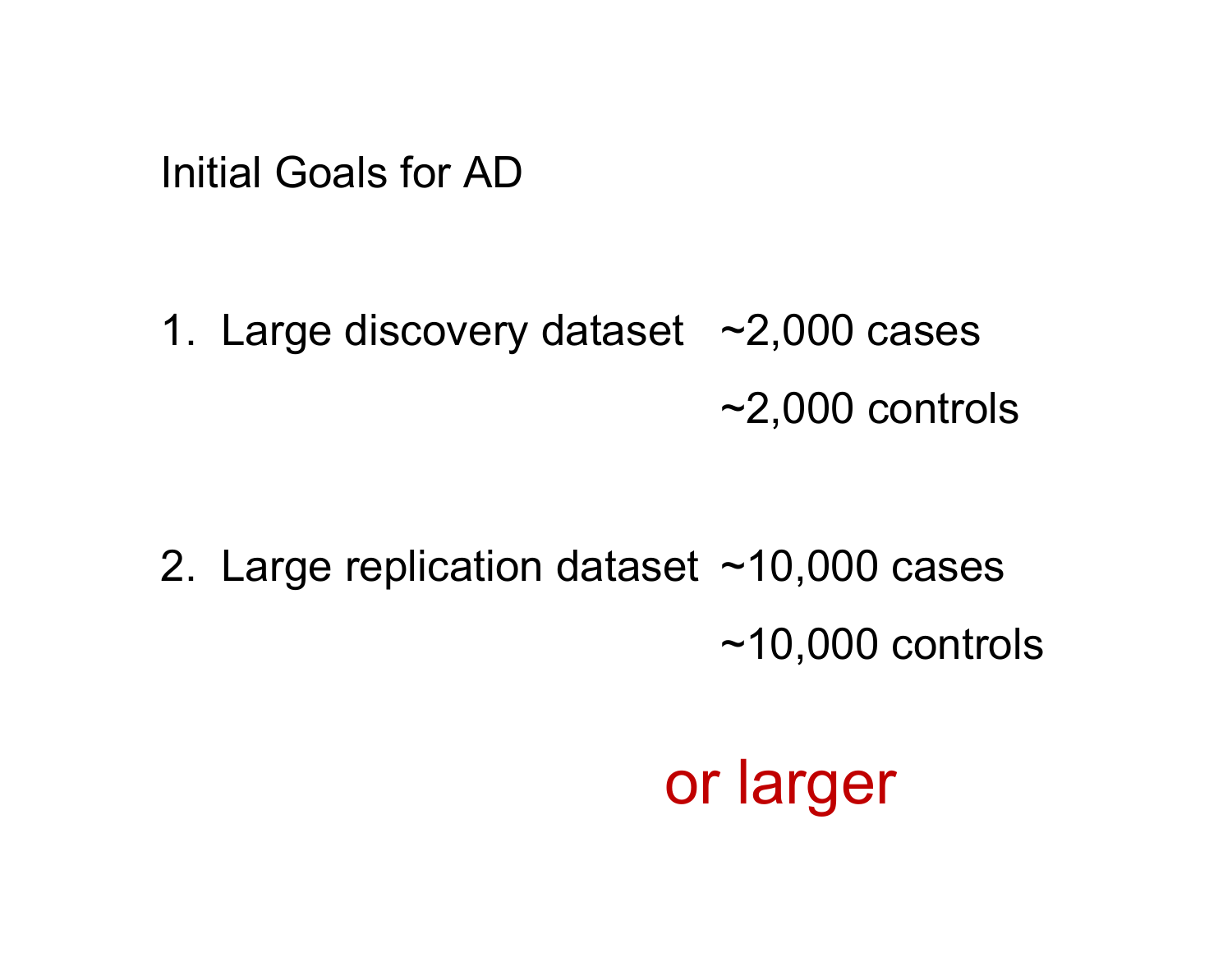- Use existing subjects/data (no new subjects being enrolled)
- Use NACC database for phenotype data
- For prospective cohort samples, use existing studies underway
- Use NCRAD to bank DNA for GWAS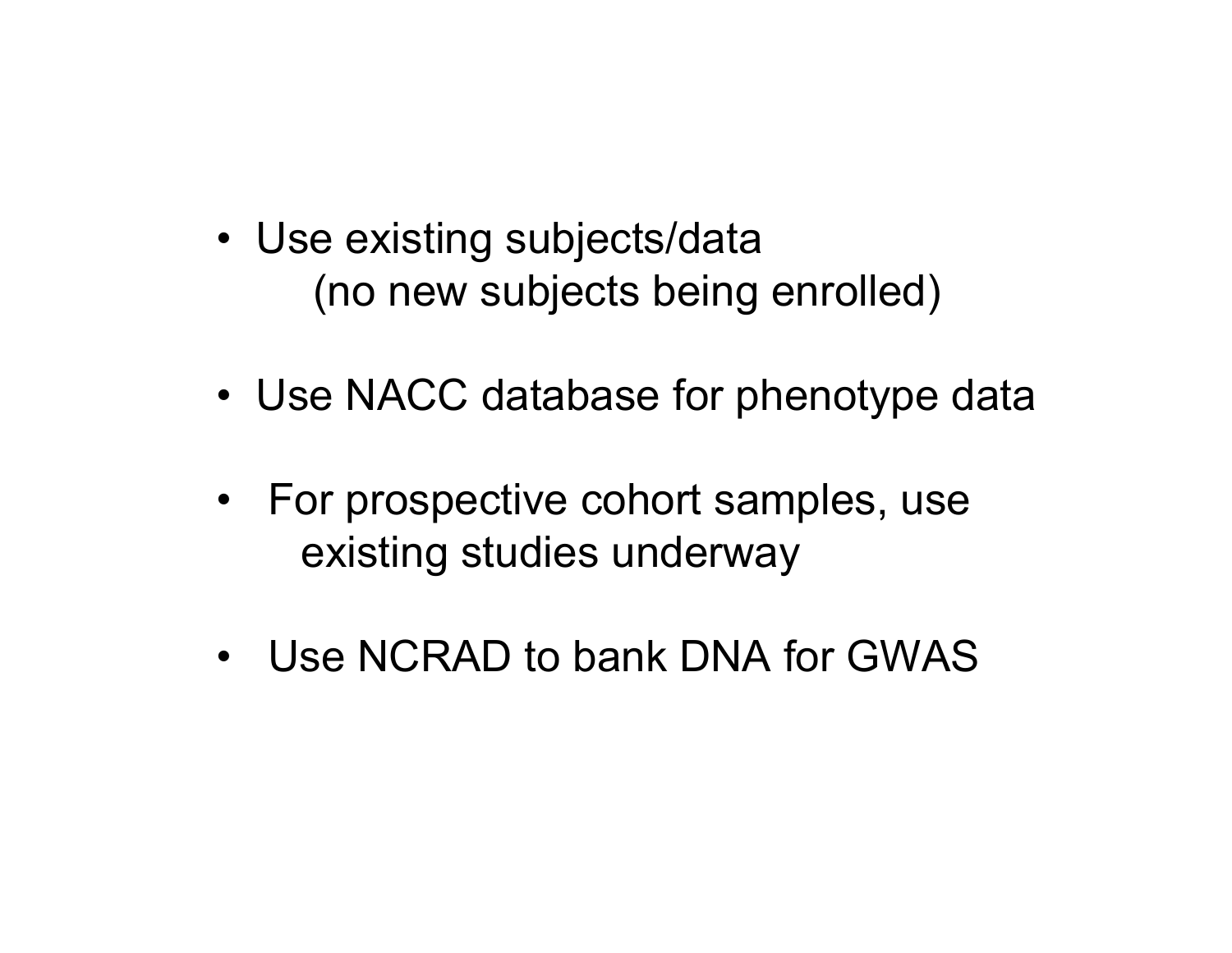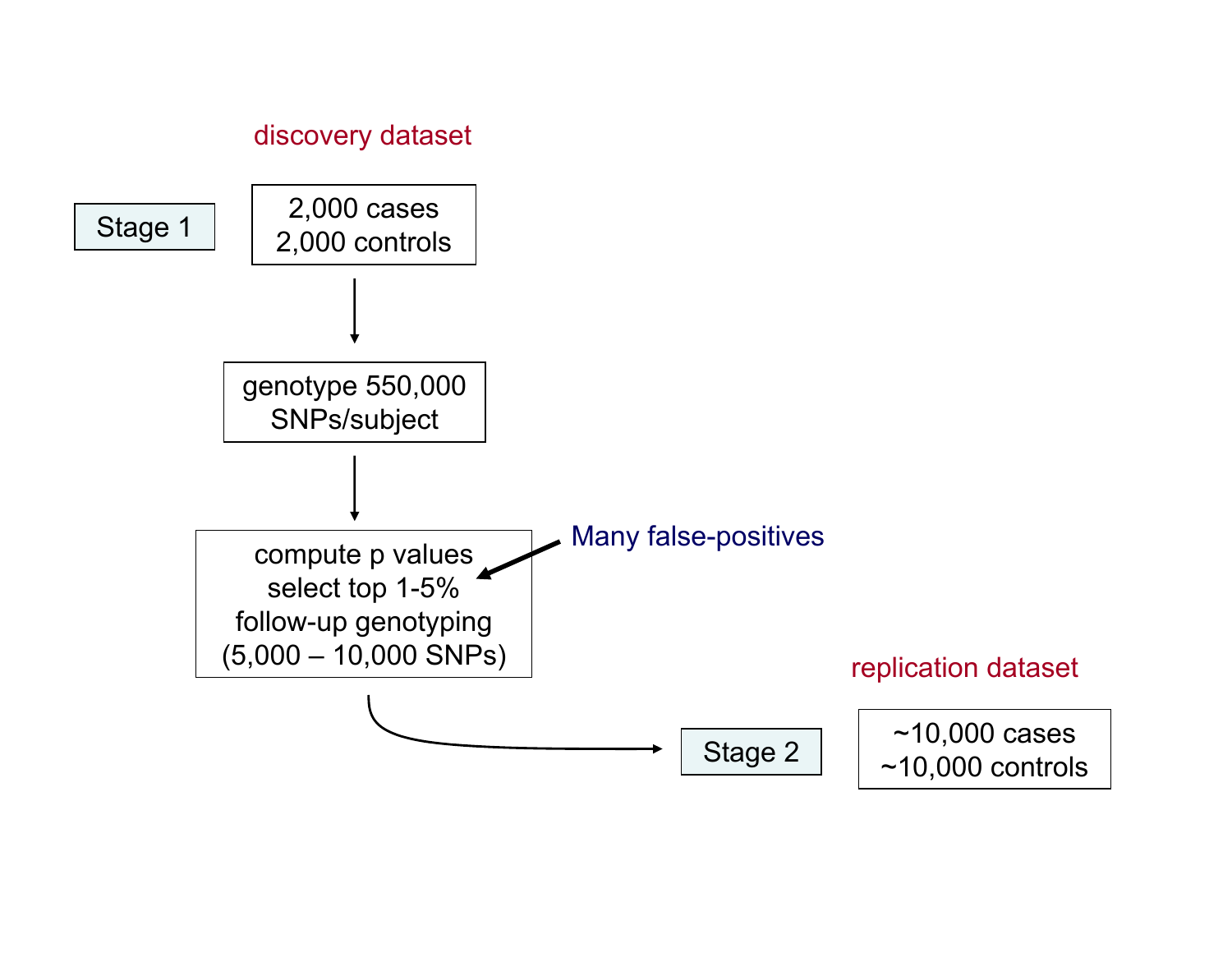# Alzheimer's disease and related traits

age-at-onset: time to initiating trigger rate of progression through MCI

endophenotypes: plaque density

(traits related to tangle distribution the disease) CSF Aβ, tau, P-tau, and ApoE cognitive decline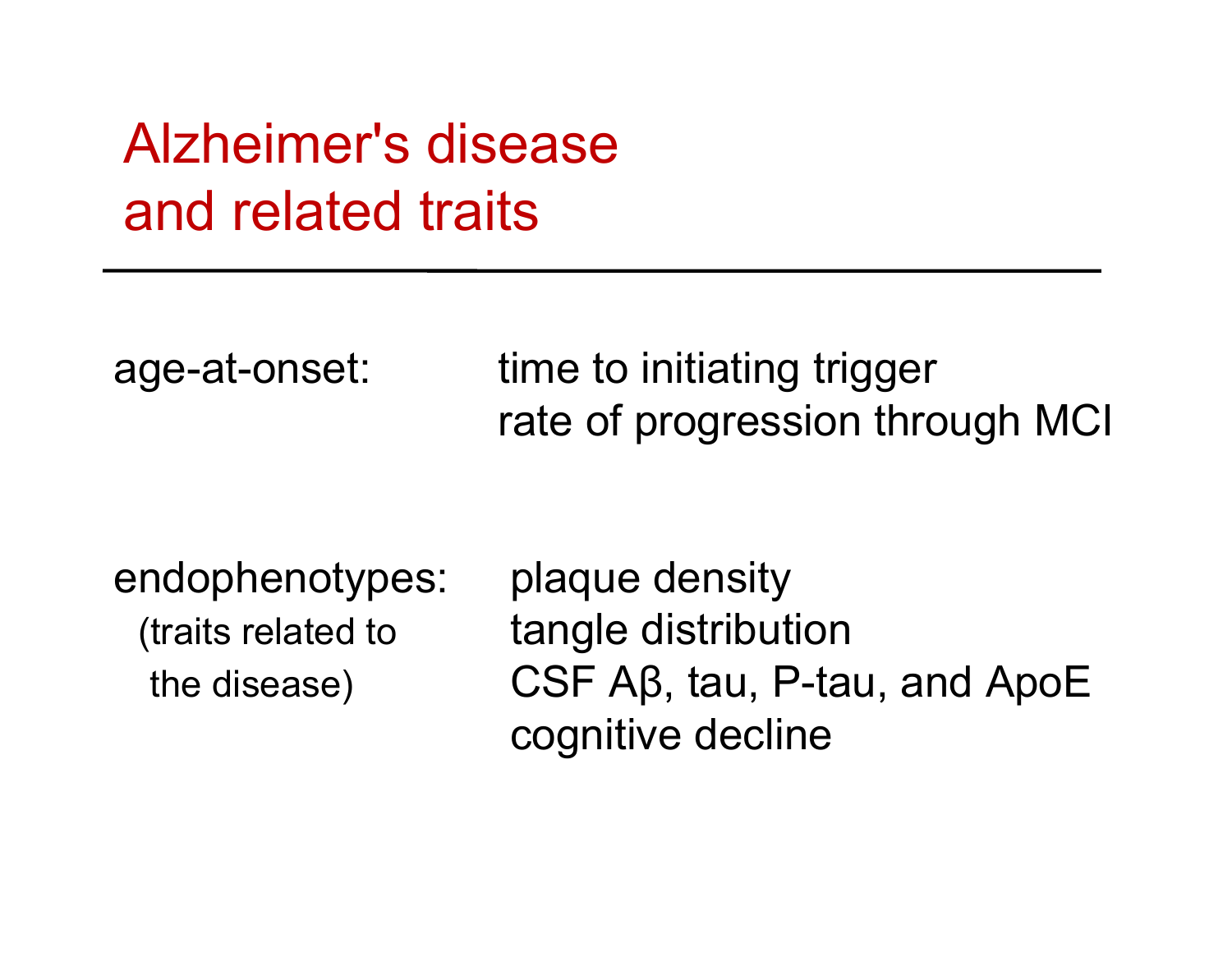

- . developed a comprehensive research plan
- 2. obtain funding for initial meta-analysis
- . established criteria for autopsy case and control definition
- 4. call for tissue/DNA for GWA studies
- 5. funding obtained for a GWAS of the LOAD families (Richard Mayeux)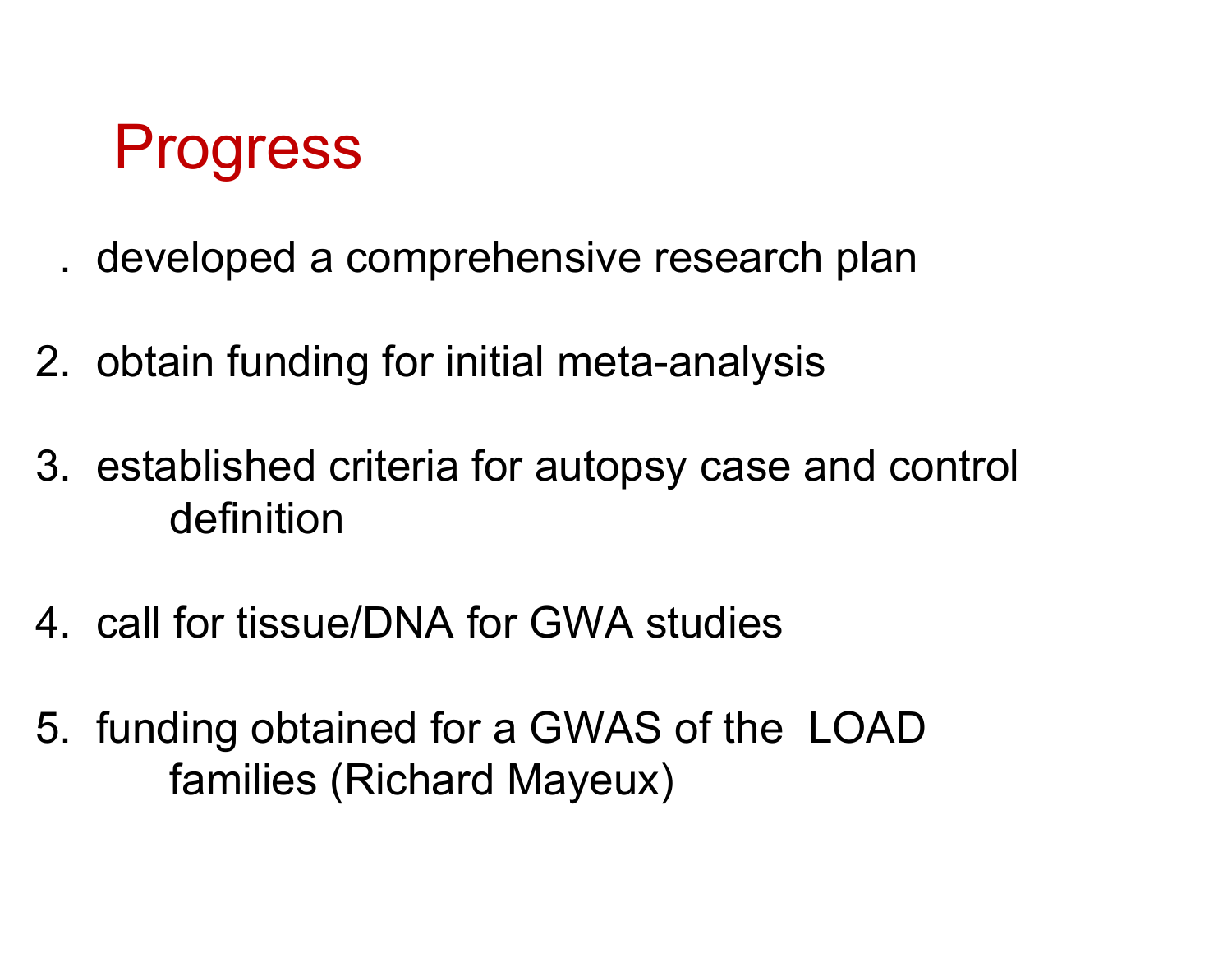### Merge existing data - use dbGAP tools

TGEN Affimetric 550KADNI GWAS Illumina 550K

GlaxoSmithKlineNIMH family dataset Texas GWAS

Framingham Affimetrix 100K 1087 subjects, 350 cases 664 cases, 422 controls University of Miami Illumina 550K 496 cases, 500 controls Mayo Jacksonville Illumina 300K 1,000 cases, 1,000 controls 200 cases, 200 controls, 400 MCI

Kramer Illumina 370K 225 cases, 480 controls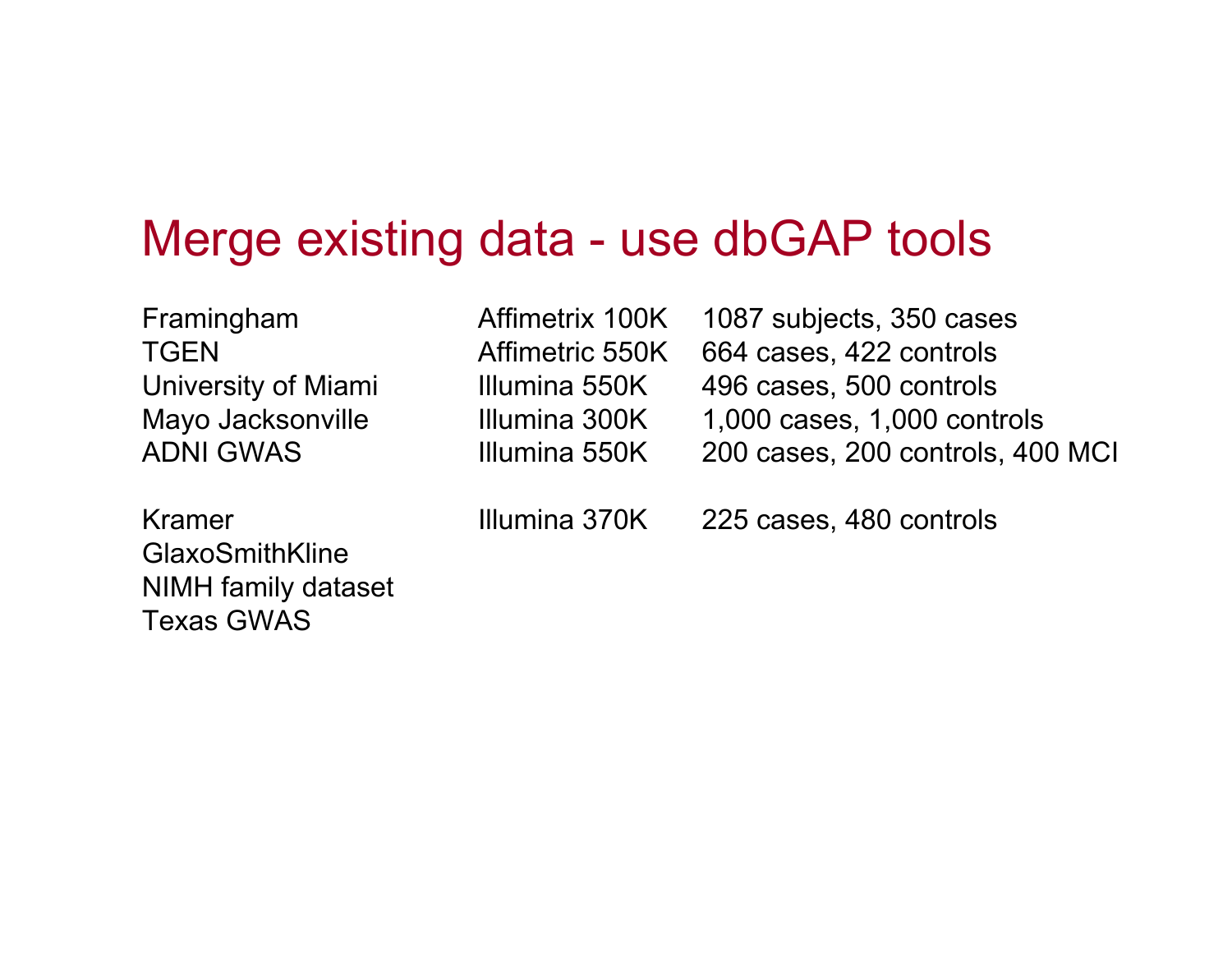# Merge existing data - use dbGAP tools

**Difficulties** 

each study underpowered different platforms different coverage by platforms different ascertainment/phenotype data

pilot funding for analysis proposals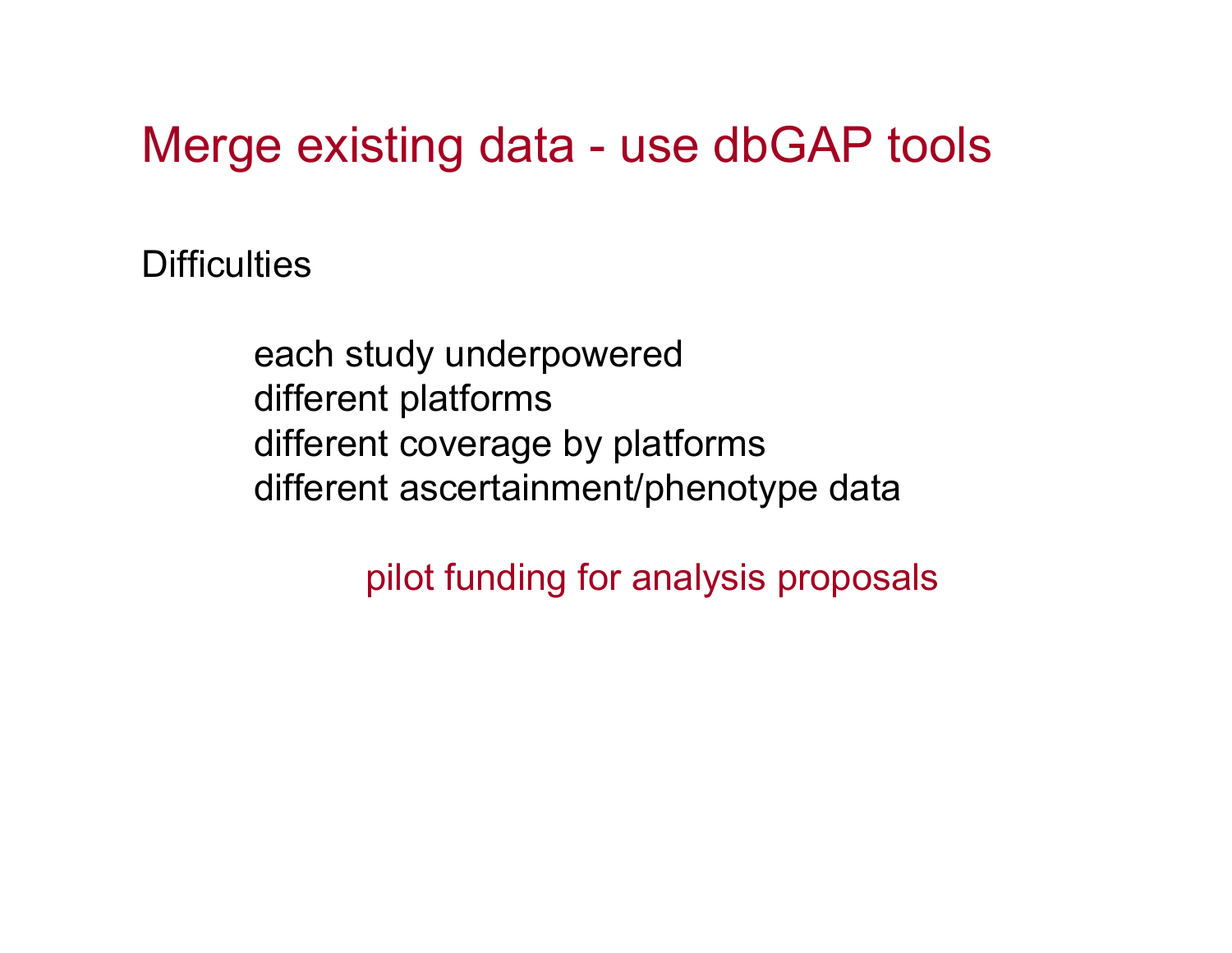1. ADC cohort; 2,000 cases, 2,000 controls

preference given to autopsied samples (all cases) controls supplemented with clinical controls

Analysis: case versus controls Braak stage plaque density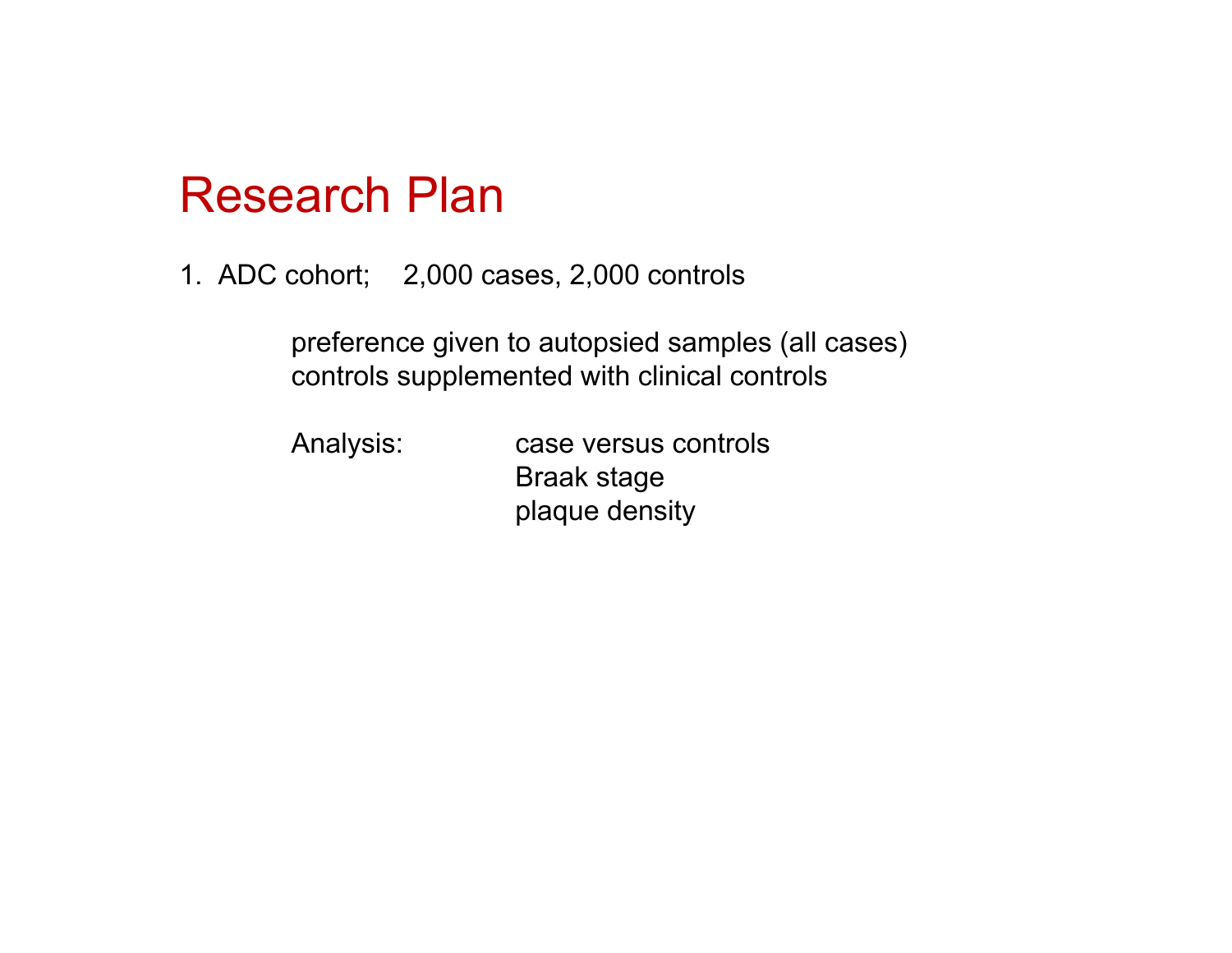| Case:     | clinical diagnosis of dementia |                                                                     |                                        |                                                      |       |  |
|-----------|--------------------------------|---------------------------------------------------------------------|----------------------------------------|------------------------------------------------------|-------|--|
|           |                                |                                                                     | NIA/Reagan: intermediate or high       |                                                      | 3,118 |  |
| Case:     |                                | clinical diagnosis of dementia<br>NIA/Reagan:<br>Braak staging: 3-6 |                                        | not done/missing/criteria not met/unknown            |       |  |
|           |                                |                                                                     | neuritic plaques: frequent to moderate |                                                      | 334   |  |
| Controls: |                                | NIA/Reagan:                                                         | clinical diagnosis normal              | low                                                  | 194   |  |
| Controls: |                                | clinical diagnosis normal<br>NIA/Reagan:<br><b>Braak staging</b>    |                                        | not done/missing/criteria not met/unknown<br>$0 - 2$ |       |  |
|           |                                |                                                                     | neuritic plaques                       | none to sparse                                       | 170   |  |
| Controls: |                                | <b>Braak staging</b>                                                | clinical diagnosis normal              | $3 - 4$                                              |       |  |
|           |                                |                                                                     | neuritic plaques                       | none                                                 | 29    |  |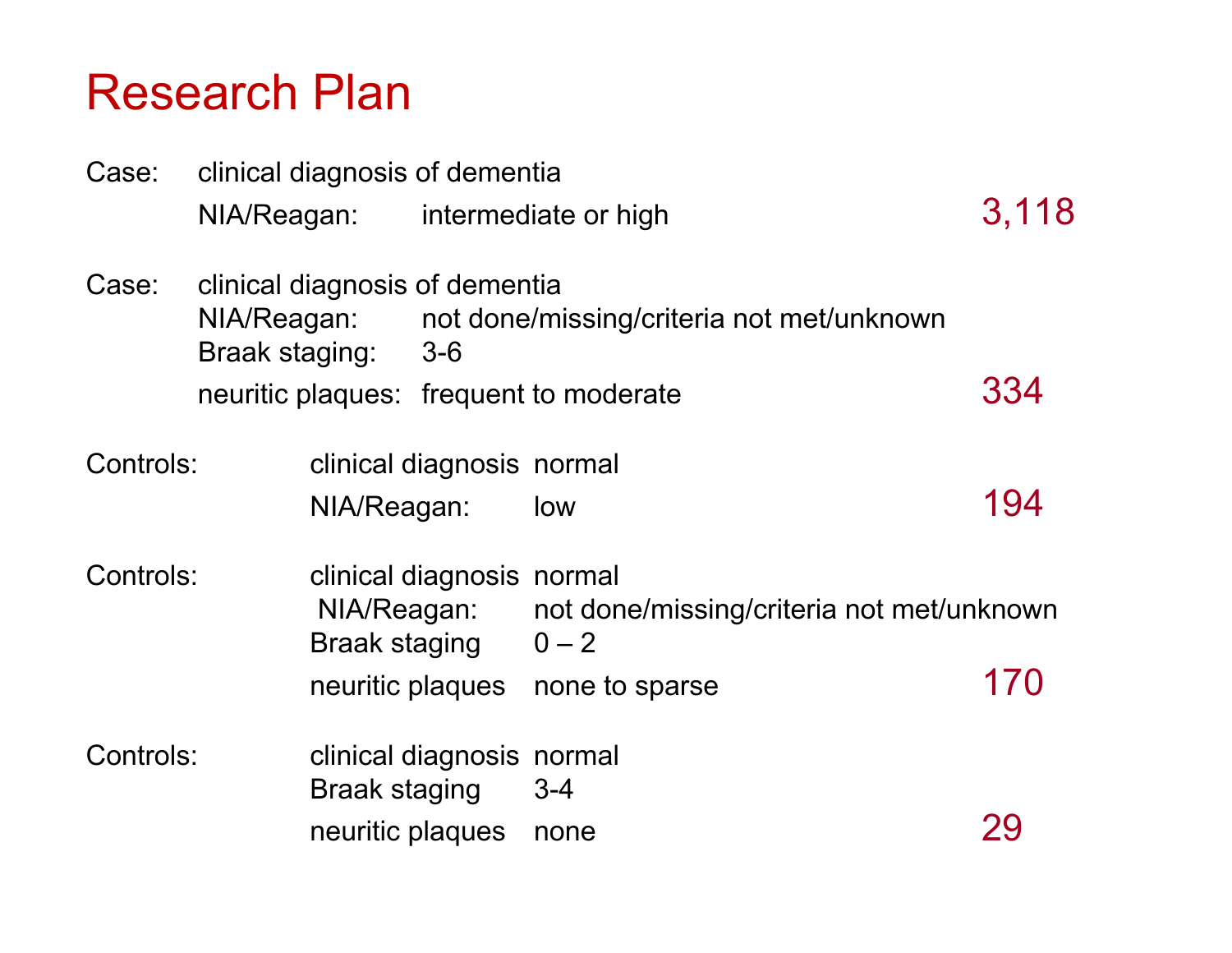Exclusion criteria

- 1. age  $\leq 60$  years
- 2. DNA/frozen tissue available
- 3. diagnosis of FTD, prion disease, other major neurologic diseases
- 4. known relevant mutations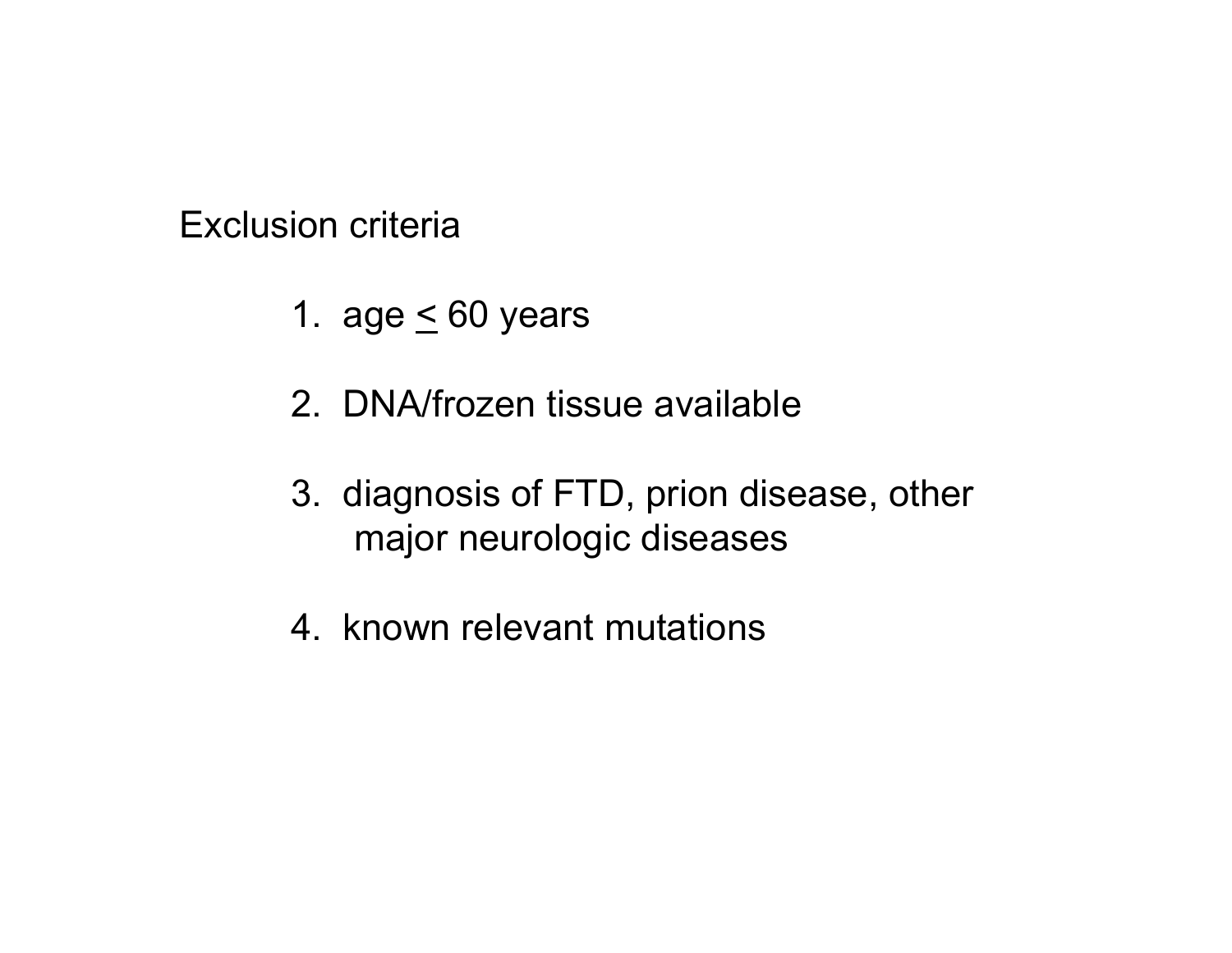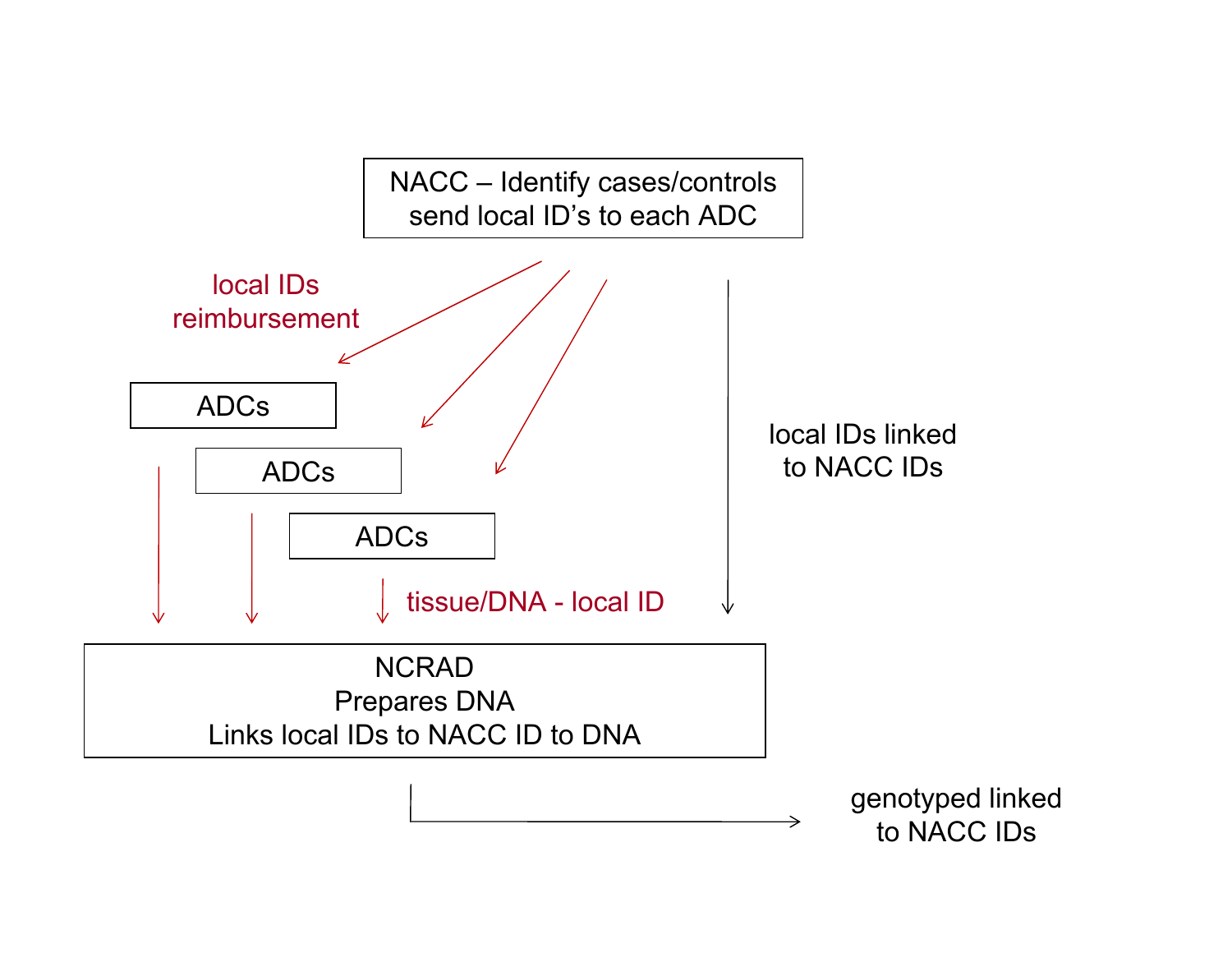1. ADC cohort; 2,000 cases, 2,000 controls

preference given to autopsied samples (all cases) controls supplemented with clinical controls

Analysis: case versus controls Braak stage plaque density

2. Combined data with other datasets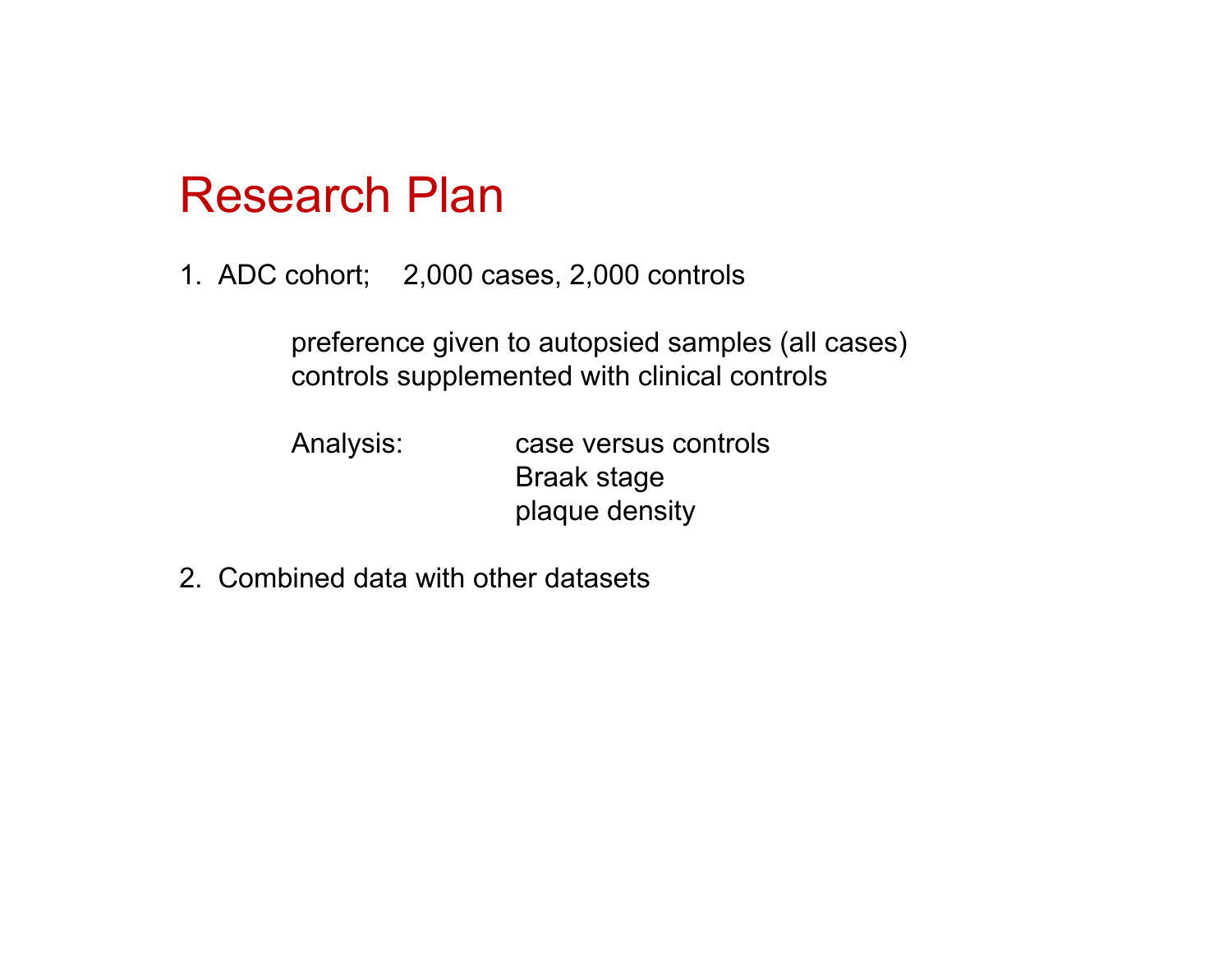3. Replication dataset (consortium members)

9,263 cases 9,069 controls

4. CSF sample

| <b>Site</b>                                                                              | samples                    | Age-range                               | percent<br>non-demented      |
|------------------------------------------------------------------------------------------|----------------------------|-----------------------------------------|------------------------------|
| Univ. of Washington<br><b>Washington University</b><br><b>ADNI</b><br>Univ. Pennsylvania | >500<br>431<br>~100<br>283 | 47 (21-101)<br>67 (43-91)<br>71 (41-94) | 64%<br>73%<br>$~25\%$<br>13% |
|                                                                                          | 1,705                      |                                         |                              |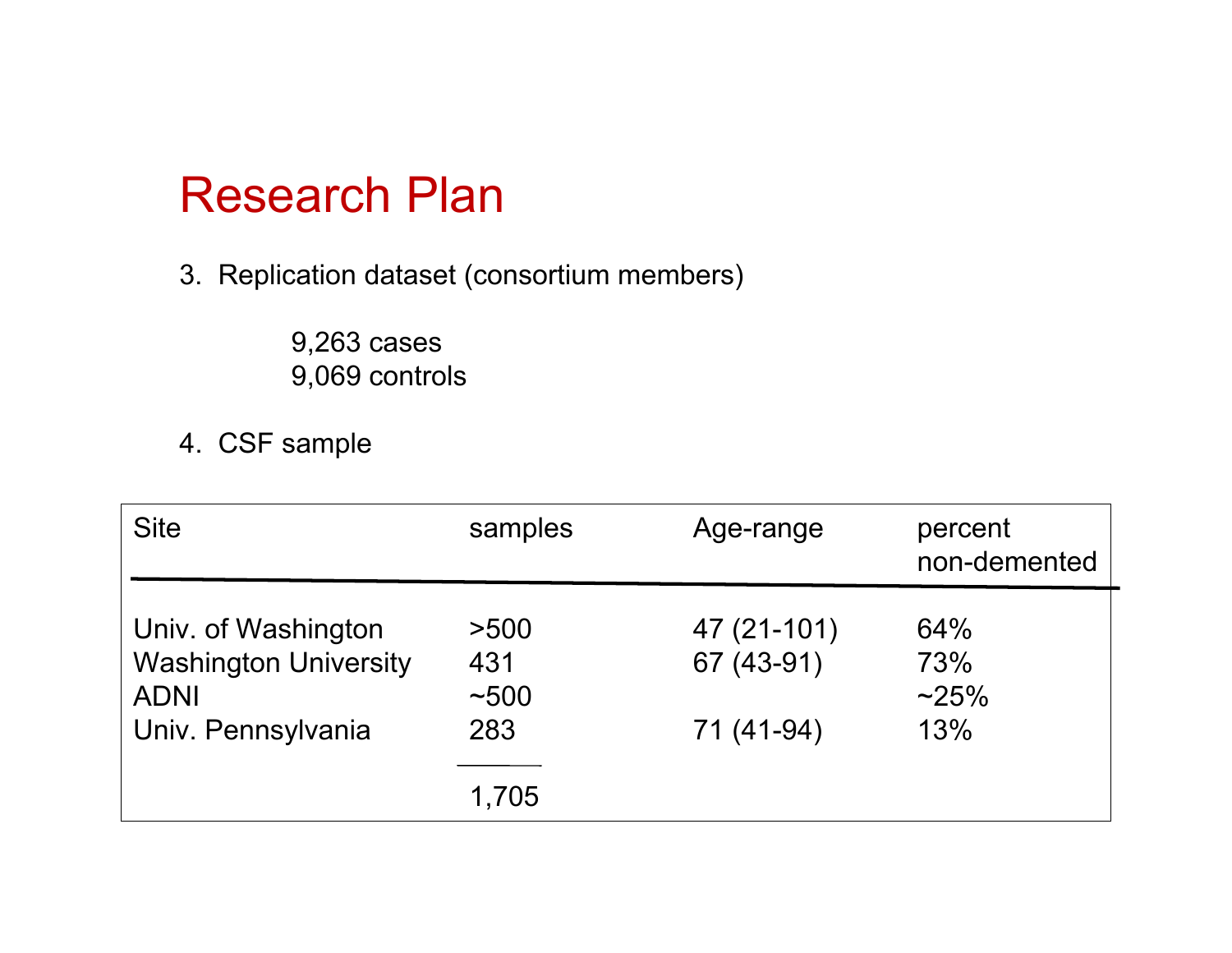#### 5. Prospective cohorts

| Study         | PI             | N     | $>$ 3 evals | incident<br>dementia | incident<br><b>MCI</b> |
|---------------|----------------|-------|-------------|----------------------|------------------------|
| <b>CHAP</b>   | Evans          | 2,300 | 1,500       | 210                  | 270                    |
| <b>WHICAP</b> | <b>Mayeux</b>  | 904   | 586         | 59                   | 105                    |
| <b>MAP</b>    | <b>Bennett</b> | 1,050 | 950         | 150                  | 250                    |
| <b>WHISCA</b> | <b>Resnick</b> | 2.275 | 2,000       | 85                   | 170                    |

Quantitative trait: Cognitive decline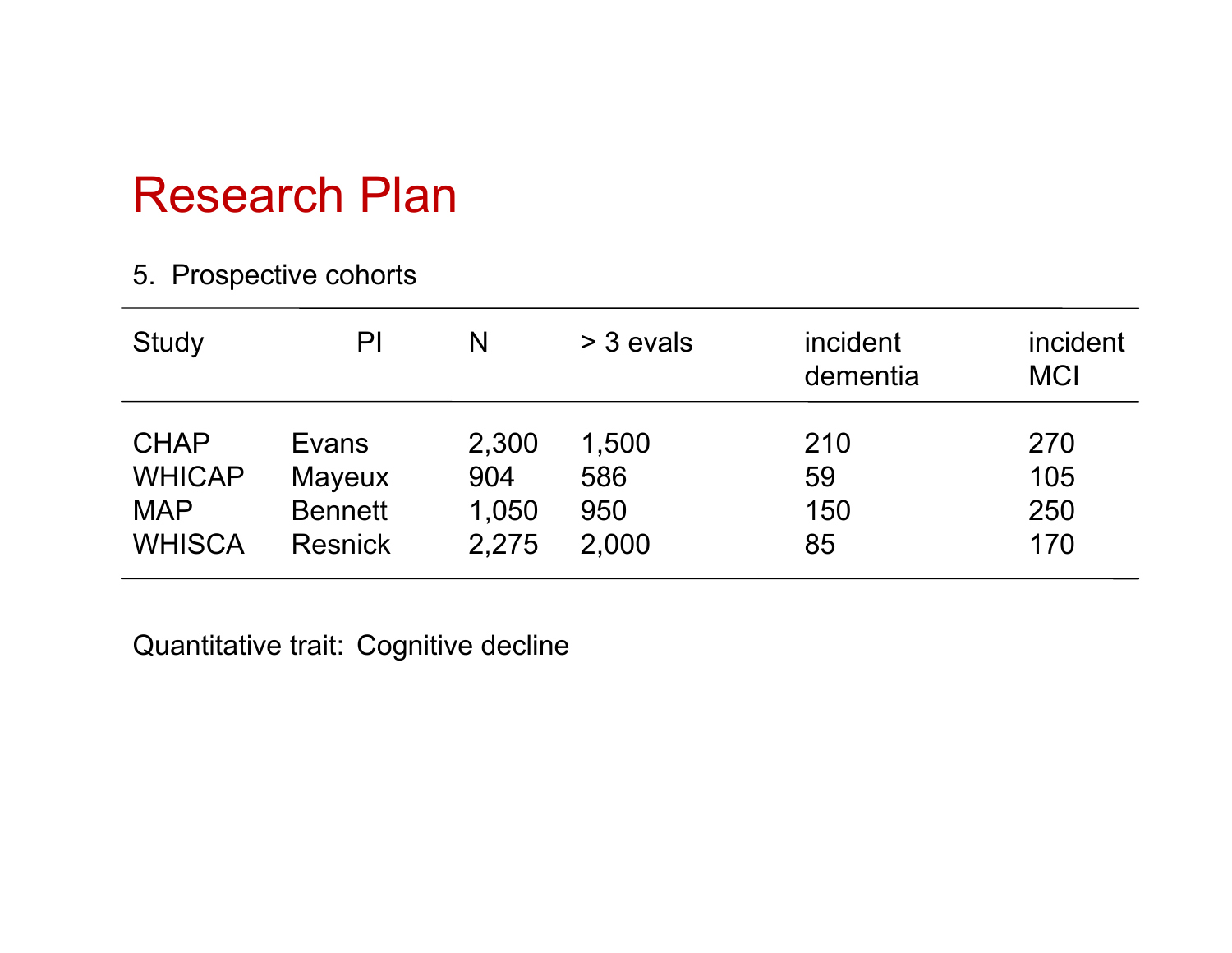#### **Work Groups**

#### Analytic group

Peggy Pericak-Vance/Lindsey Farrer Jonathan Haines/Bernie Devlin

Neuropathologic sample

Tom Montine/Eric Reiman

#### Family-based studies

Richard Mayeux/Deborah Blacker

Biomarker group

Alison Goate/Andy Saykin

Clinical sample

John Morris/Debbie Tsuang

Epidemiologic group

David Bennett